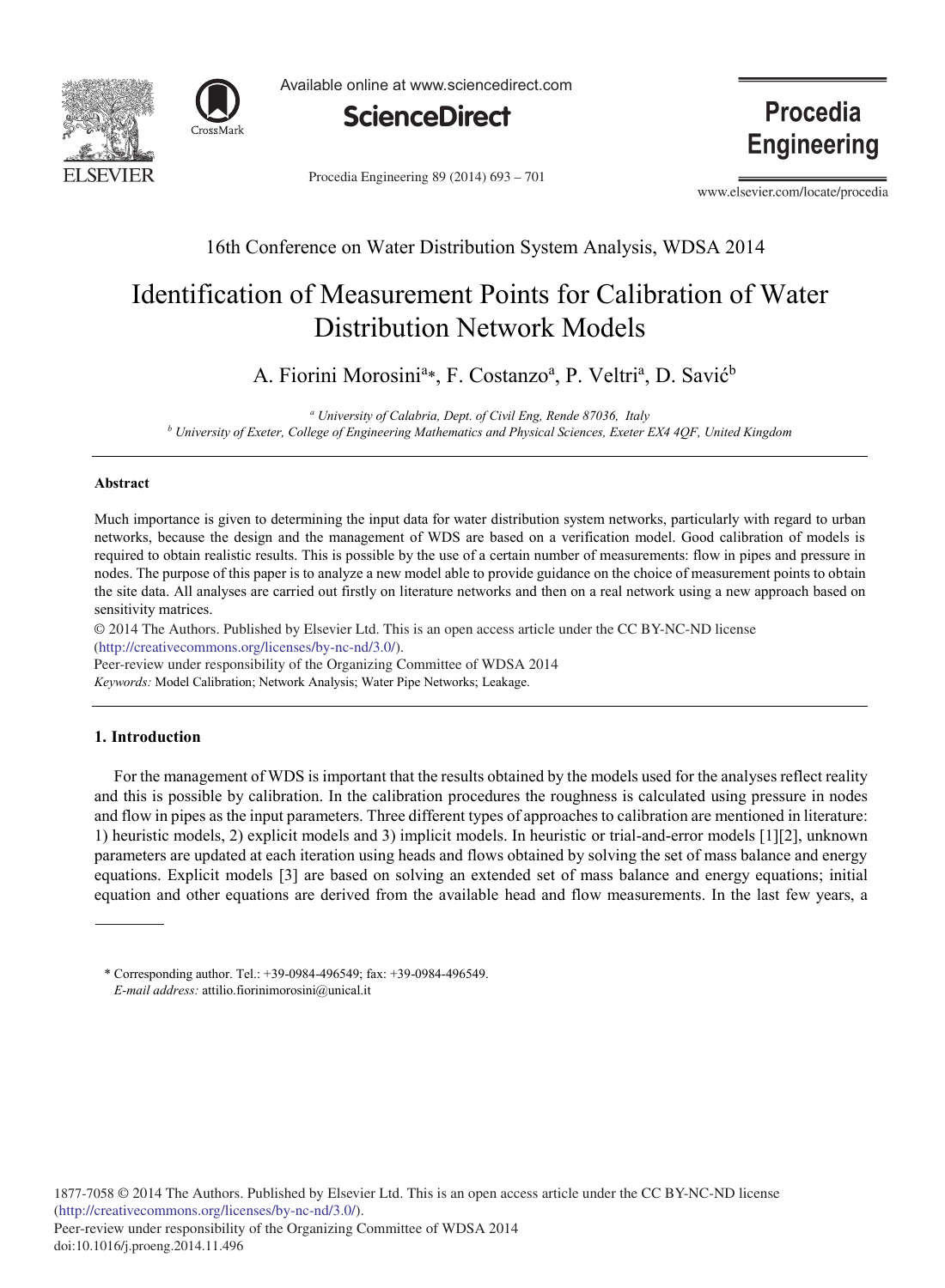particular attention has been devoted to implicit models, which take into account the measured data by using optimization coupled with a hydraulic solver. Different models and applications of the implicit calibration method were reported by [4][5][6][7][8][9][10][11][12][13][14][15][16][17][18][19]. Kapelan et al. [20] and Veltri et al. [21] proposed further models based on a probabilistic approach by considering the parameters to be estimated as random variables.

To proceed with calibration, a certain number of measurements of pressure at nodes and flow along pipes is always required. These have to be obtained on site and under various operating conditions to provide the most information needed for the calibration model [22]. To do this it is necessary to identify the optimal points where measurements are more sensitive to the variation of roughness and/or flow, so an optimal Sampling Design (SD) is required. The sampling design is used to determine: 1) the magnitude to observe (pressure or flow); 2) when to observe it; 3) where to observe it and 4) under what conditions [23]. Some authors proposed different types of SD, which can be classified under three different categories: D-optimality criteria, A-optimality criteria and V-optimality criteria.

The D-optimality and A-optimality criteria are based on the analysis of the Jacobian matrix: particularly the Aoptimality, which minimizes the average parameter variance by minimizing the inverse matrix, whereas D-optimality maximizes the determinant of the same matrix. According to D-optimality criteria, first [5] and then [24] proposed three different sampling design models: 1) Max-Sum; 2) Min-Max and 3) Weighted-Sum. The last type of criterion, V-optimal, is concerned with prediction uncertainty: first [25] and then [26][23][27] used genetic algorithms (GA) single or multi-objective, to solve the SD problem.

In this paper, a new D-optimality based method is proposed to solve the problem of Sampling Design. The choice of measurement points for roughness or demand calibration, according to different operating conditions of the system at a relatively low computational cost, is the first step in order to obtain accurate results.

#### **2. Sensitivity matrices and methodology**

In particular, each element of the matrix represents the variation in pressure, head or flow rate, versus the variation of the demand,  $Q_i$ , supplied to the i-th node or the roughness coefficient,  $\varepsilon_i$ , of the j-th pipe.

Each element of the sensitivity matrix for pressure  $P_i$ , at nodes and flow rates,  $q_i$ , in pipes is as follows:

$$
\partial \mathbf{p}_{j,i} = \frac{\partial \mathbf{p}_i}{\partial \varepsilon_j} \quad \text{and} \quad \partial \mathbf{q}_{j,j} = \frac{\partial \mathbf{q}_j}{\partial \varepsilon_j} \tag{1}
$$

for roughness coefficient variation matrix and

$$
\partial \mathbf{p}_{j,i} = \frac{\partial \mathbf{p}_i}{\partial Q_i} \quad \text{and} \quad \partial \mathbf{q}_{j,j} = \frac{\partial \mathbf{q}_j}{\partial Q_i}
$$
 (2)

for demand rate variation matrix, where  $\partial p_{i,j}$  and  $\partial q_{i,j}$  are respectively the variation of the load in the i-th node and the variation of the flow circulating in the j-th pipe when varying the coefficient  $\varepsilon$  of the j-th pipeline; and  $p_{i,i}$  and  $q_{i,j}$ are respectively the variation of the load in the i-th node and the variation of the flow circulating in the j-th pipe when varying the base demand at the i-th node. Therefore, if *n* and *l* are respectively the number of network nodes and that of pipes, two matrices can be derived for each case,  $S_{p,\varepsilon}$ ,  $S_{p,\varepsilon}$  and  $S_{q,\varepsilon}$ ,  $S_{q,\varepsilon}$  and  $S_{q,\varepsilon}$ , that will have the form:

$$
S_{p,\varepsilon} = \begin{bmatrix} \frac{\partial p_1}{\partial \varepsilon_1} & \cdots & \frac{\partial p_l}{\partial \varepsilon_l} \\ \vdots & \ddots & \vdots \\ \frac{\partial p_n}{\partial \varepsilon_1} & \cdots & \frac{\partial p_n}{\partial \varepsilon_l} \end{bmatrix} \quad and \quad S_{q,\varepsilon} = \begin{bmatrix} \frac{\partial q_1}{\partial \varepsilon_1} & \cdots & \frac{\partial q_l}{\partial \varepsilon_l} \\ \vdots & \ddots & \vdots \\ \frac{\partial q_l}{\partial \varepsilon_l} & \cdots & \frac{\partial q_l}{\partial \varepsilon_l} \end{bmatrix}
$$
 (3)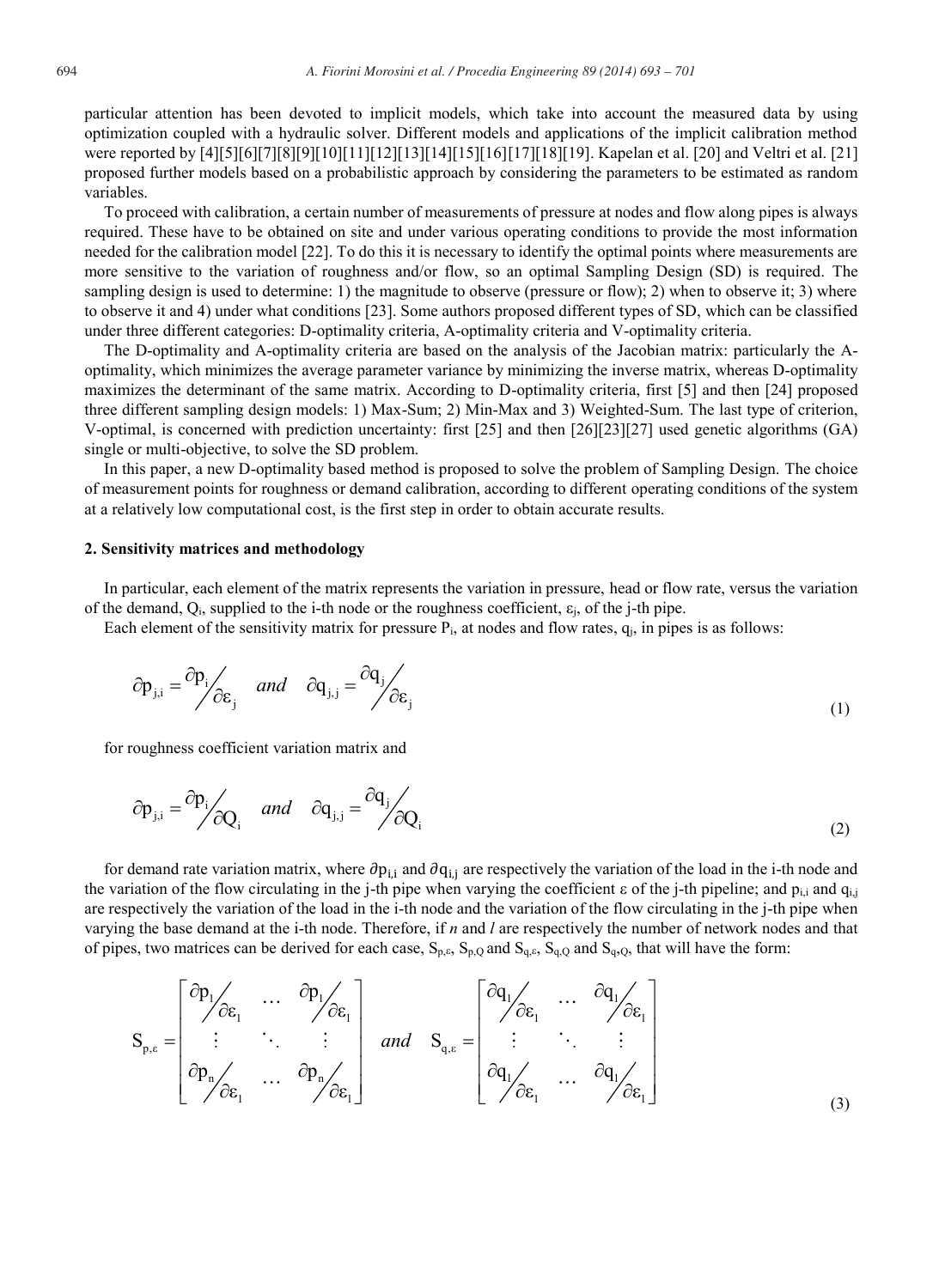and

$$
S_{p,Q} = \begin{bmatrix} \frac{\partial p_1}{\partial Q_1} & \cdots & \frac{\partial p_l}{\partial Q_n} \\ \vdots & \ddots & \vdots \\ \frac{\partial p_n}{\partial Q_1} & \cdots & \frac{\partial p_n}{\partial Q_n} \end{bmatrix} \quad and \quad S_{q,Q} = \begin{bmatrix} \frac{\partial q_1}{\partial Q_1} & \cdots & \frac{\partial q_l}{\partial Q_n} \\ \vdots & \ddots & \vdots \\ \frac{\partial q_l}{\partial Q_l} & \cdots & \frac{\partial q_l}{\partial Q_n} \end{bmatrix}
$$

having respectively size  $(n \times l)$  and  $(l \times l)$  in the roughness coefficients variation and  $(n \times n)$  and  $(l \times n)$  in the base demand variation. The matrices can be obtained in discrete terms (3) and (4), so each element of the roughness coefficient variation is obtained as follows:

$$
a_{kj} = \frac{\partial p_i}{\partial \varepsilon_k} \cong \frac{p_{kj} - p_j}{\Delta \varepsilon_k} \tag{3}
$$

where  $a_{ki}$  is the discrete element of the load matrix,  $p_{ki}$  is the value of load at the j-th node after the variation,  $p_i$  is the value of load at the j-th node used as prior and  $\Delta \epsilon_k$  is the amount of variation of the roughness coefficient;

$$
b_{kj} = \frac{\partial q_i}{\partial \mathcal{E}_k} \approx \frac{q_{kj} - q_j}{\Delta \mathcal{E}_k} \tag{4}
$$

where  $b_{ki}$  is the discrete element of the flow matrix,  $q_{ki}$  is the value of the flow at the j-th pipe after the variation,  $q_i$ is the value of flow at the j-th pipe used as prior and  $\Delta \varepsilon_k$  is again the amount of variation of the roughness coefficient. Similarly, the discrete elements (5) and (6) of the demand variation matrices are as follows:

$$
a_{kj} = \frac{\partial p_i}{\partial Q_k} \cong \frac{p_{kj} - p_j}{\Delta Q_k} \tag{5}
$$

where  $a_{ki}$  is the discrete element of the load matrix,  $H_{ki}$  is the value of load at the j-th node after the variation,  $H_i$  is the value of load at the j-th node used as prior and  $\Delta Q_k$  is the amount of variation of base demand at the k-th node;

$$
b_{kj} = \frac{\partial q_i}{\partial Q_k} \cong \frac{q_{kj} - q_j}{\Delta Q_k} \tag{6}
$$

where  $b_{kj}$  is the discrete element of the flow matrix,  $q_{kj}$  is the value of the flow at the j-th pipe after the variation,  $q_{ij}$ is the value of flow at the j-th pipe used as prior and  $\Delta Q'_{k}$  is the amount of variation of base demand at the k-th node. Each element of the matrices is subjected to uncertainties due to initial conditions assumed for roughness of pipes and demand at nodes; uncertainty is a consequence of the type of simulation analysis, when using both Demand Driven Analysis (DDA) or Pressure Driven Analysis (PDA).

#### *2.1. Evaluation of results*

Each element of matrices indicates the variation of pressure or flow in each node or pipe, respectively, under a variation of roughness in pipes or demand at nodes. Each row of the matrices represents the variation of pressure or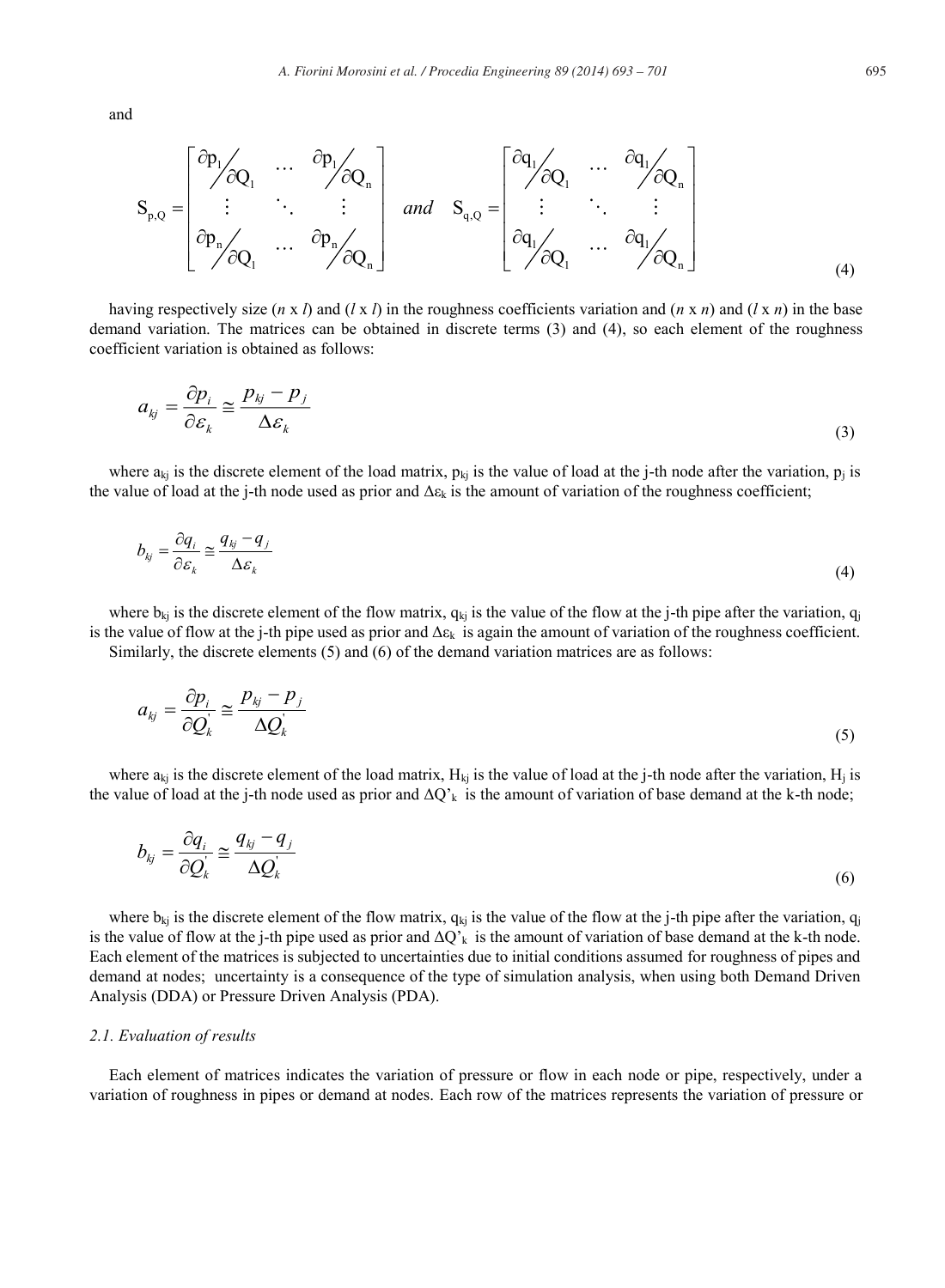flow for the i-th node or j-th pipe versus the variation of roughness in pipes or demand at nodes respectively. So as for the Max-Sum Model, in the method here proposed the more sensitive nodes and pipes are those with the highest sum per line,  $\Sigma$ <sub>Sp</sub> and  $\Sigma$ <sub>Sq</sub> respectively. In addition, the proposed method allows an analysis for columns that define nodes and pipes that affect the hydraulic behavior of the WDS by the highest sum per column,  $\Sigma c_{\text{So}}$  and  $\Sigma c_{\text{So}}$ . This is possible because each element of a column defines the variation of the pressure in the node or of the flow in the pipe versus a variation of demand at the same node or roughness in the same pipe.

#### **3. Literature case studies**

As already pointed out the objective of this study is to propose a new method to determine the most sensitive pipes and nodes in a water distribution network and where to make measurements, to solve the problem of model calibration. Two literature networks were used for the analyses: the network proposed by [1] and that proposed by [28].



Fig. 1 - Walski's network (1983)

The Walski's network (Fig. 1) consists of one tank, nine pipes, six demand nodes, three loops and one branch. The Greco and Di Cristo's network (Fig. 2) consists of four loops, two nodes of power, eleven nodes of delivery and sixteen pipelines. For each network matrices of pressure and flow were obtained, for both roughness variation in pipe and a demand variation at nodes, by discrete elements, steady-state condition and a random change of 10% of the roughness coefficient  $\varepsilon$  used as a prior.

#### *3.1. Results*

This method produces a list of sensitive nodes and pipes and a list of nodes and pipes that affect the hydraulic behaviour of the network ranked from best to worst, i.e., highest to lowest sensitivity. Best nodes and pipes can be used as measuring points for field data. The following tables report the results of analysis using a variation of roughness in pipes. Table 1 shows the results obtained for the Walski's network for a roughness variation based analysis, where the most sensitive node is NODE 1 (Table 1A) and the most sensitive pipe is PIPE 8 (Table 1B). Both nodes and PIPE 8 (Table 1C) affects the hydraulic behaviour of the network the most.

| A) | Node           | $\Sigma r_{Sp}$ | B) | Pipes          | $\Sigma r_{Sp}$ | $\mathcal{C}$ | Pipe           | $\Sigma c_{Sp}$ |
|----|----------------|-----------------|----|----------------|-----------------|---------------|----------------|-----------------|
|    | 1              | 0.161           |    | 8              | 1.546           |               | 8              | 0.331           |
|    | 3              | 0.121           |    | $\overline{2}$ | 1.241           |               | 9              | 0.203           |
|    | 4              | 0.119           |    | 9              | 1.222           |               | 7              | 0.096           |
|    | 5              | 0.118           |    | 5              | 1.073           |               | 1              | 0.049           |
|    | 6              | 0.116           |    | 6              | 1.021           |               | $\overline{2}$ | 0.028           |
|    | $\overline{2}$ | 0.115           |    | 7              | 0.898           |               | 5              | 0.023           |
|    |                |                 |    | 3              | 0.785           |               | 4              | 0.014           |
|    |                |                 |    | $\overline{4}$ | 0.785           |               | 6              | 0.006           |

Table 1 – Walski's network results: A) Sensitive nodes; B) Sensitive pipes; C) Pipes that affect the network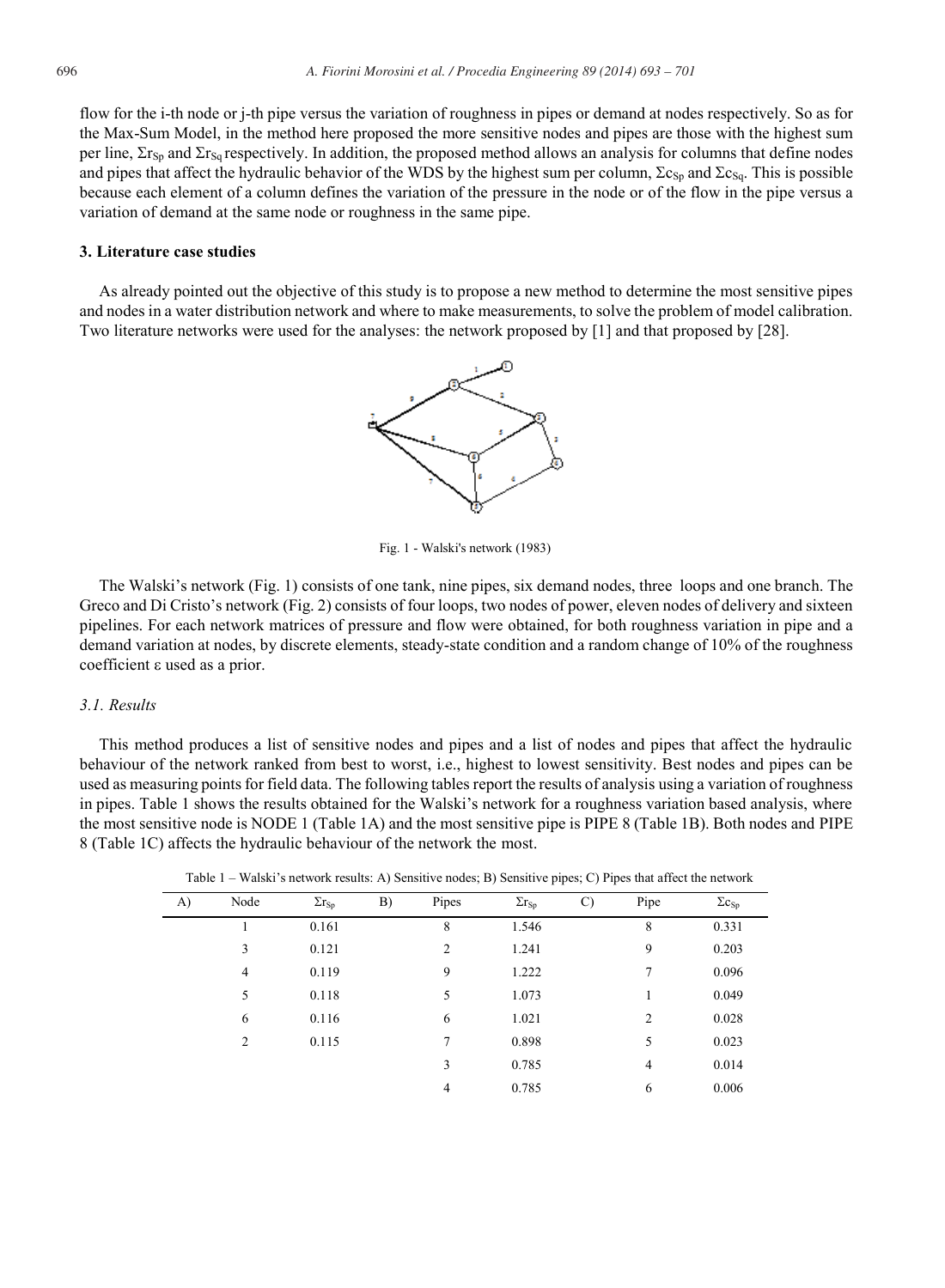| A) | Node           | $\Sigma r_{Sp}$ | B) | Pipes | $\Sigma r_{Sp}$ | $\mathcal{C}$ | Pipe | $\Sigma c_{Sp}$ |
|----|----------------|-----------------|----|-------|-----------------|---------------|------|-----------------|
|    | 1              | 1.305           |    | 8     | 16.866          |               | 6    | 1.782           |
|    | $\overline{4}$ | 1.107           |    | 9     | 11.772          |               | 3    | 1.647           |
|    | 3              | 1.089           |    | 2     | 10.881          |               | 2    | 1.143           |
|    | 5              | 0.972           |    | 5     | 8.46            |               |      | 0.738           |
|    | $\overline{c}$ | 0.963           |    | 3     | 6.714           |               | 4    | 0.558           |
|    | 6              | 0.945           |    | 4     | 6.453           |               | 5    | 0.513           |
|    |                |                 |    | 6     | 5.823           |               |      |                 |
|    |                |                 |    | 7     | 5.391           |               |      |                 |
|    |                |                 |    |       | 2.268           |               |      |                 |



Fig. 2 - Greco's network (1999)

Table 2 shows the results obtained for the Walski's network for a demand variation based analysis, where the most sensitive node is NODE 1 (Table 2A) and the most sensitive pipe is PIPE 8 (Table 2B) and the NODE 6 (Table 2C) affects the hydraulic behaviour of the network the most. For Greco and Di Cristo's network an analysis based on variation of 10% of the roughness coefficient  $\varepsilon$  with different base demand value was also carried out. The results are in Table 3, which shows for different values of demand (Q, 0.5xQ and 0.7xQ), the most sensitive nodes.

| A) |                    |                 | 0.5 Q          |                        | 0,7Q               |                 | B) |                 |                 | 0.5Q                   |                  | 0.7Q           |                 |
|----|--------------------|-----------------|----------------|------------------------|--------------------|-----------------|----|-----------------|-----------------|------------------------|------------------|----------------|-----------------|
|    | Node               | $\Sigma r_{Sp}$ | Node           | $\Sigma r_{\text{Sp}}$ | Node               | $\Sigma r_{Sp}$ |    | Pipe            | $\Sigma c_{Sp}$ | Pipe                   | $\Sigma c_{S_D}$ | Pipe           | $\Sigma c_{Sp}$ |
|    |                    | 0.562           | 5              | 1.440                  | 5                  | 2.781           |    |                 | 1.616           |                        | 4.176            |                | 8.073           |
|    | $\mathcal{L}$<br>∠ | 0.554           | 2              | 1.395                  | $\mathcal{L}$<br>∠ | 2.709           |    | $\ddot{\sigma}$ | 1.183           | $\mathbf{6}$           | 2.997            | 6              | 5.544           |
|    |                    | 0.554           | 11             | 1.233                  | ⇁                  | 2.673           |    | ∠               | 0.557           | $\mathbf{\hat{}}$<br>∠ | 1.809            | $\overline{2}$ | 3.204           |
|    | 11                 | 0.546           | $\overline{4}$ | 1.233                  | 6                  | 2.673           |    | 11              | 0.501           | 10                     | 0.927            | -11            | 2.322           |
|    | 4                  | 0.545           | $\overline{3}$ | 1.233                  | 3                  | 2.655           |    | 12              | 0.450           | 11                     | 0.837            | 10             | 2.034           |

Table 3 –Greco and Di Cristo's network results: A) Sensitive nodes; B) Pipes affecting the network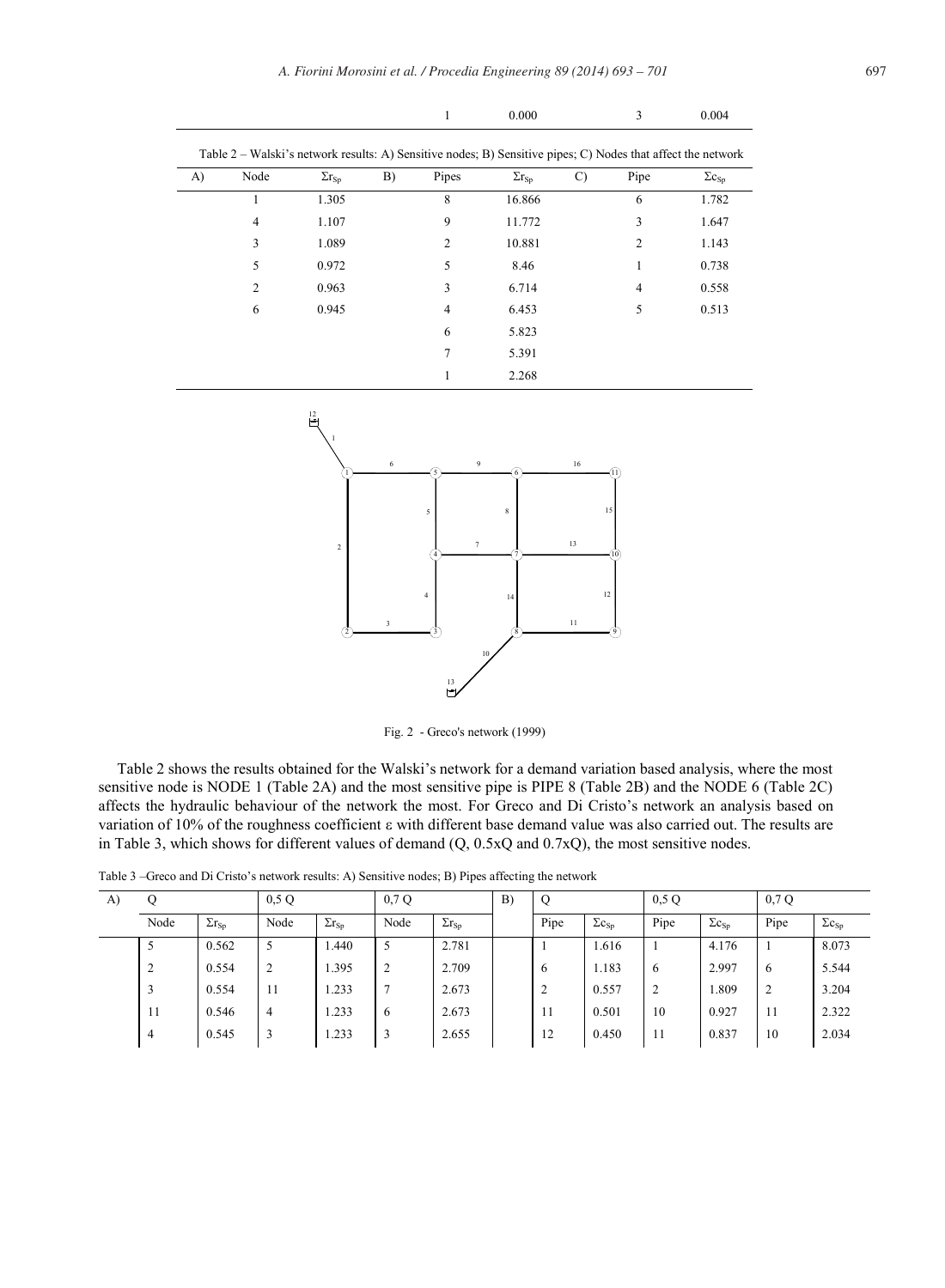| 6  | 0.544 | 6  | 1.188 | $\overline{4}$ | 2.628 | 10             | 0.447 | 9              | 0.576 | 12             | 1.600 |
|----|-------|----|-------|----------------|-------|----------------|-------|----------------|-------|----------------|-------|
| 7  | 0.544 | 10 | 1.179 | 11             | 2.556 | 14             | 0.202 | 12             | 0.261 | 14             | 0.936 |
| 10 | 0.532 | 7  | 1.170 | 10             | 2.475 | 9              | 0.148 | 14             | 0.234 | 9              | 0.927 |
| 9  | 0.374 | -1 | 1.080 | 1              | 1.746 | 15             | 0.039 | 3              | 0.180 | 3              | 0.252 |
| л. | 0.323 | 9  | 0.747 | 9              | 1.737 | 3              | 0.032 | 16             | 0.054 | 15             | 0.153 |
| 8  | 0.140 | 8  | 0.288 | 8              | 0.621 | 13             | 0.030 | 5              | 0.054 | 13             | 0.081 |
|    |       |    |       |                |       | 5              | 0.013 | 7              | 0.045 | 5              | 0.063 |
|    |       |    |       |                |       | 8              | 0.005 | 15             | 0.027 | 8              | 0.036 |
|    |       |    |       |                |       | $\overline{4}$ | 0.001 | 8              | 0.009 | 16             | 0.018 |
|    |       |    |       |                |       | 7              | 0.001 | $\overline{4}$ | 0.000 | $\overline{4}$ | 0.009 |
|    |       |    |       |                |       | 16             | 0.000 | 13             | 0.000 | 7              | 0.000 |

| Table 4 – Greco and Di Cristo's network results: A) Sensitive pipes; B) Pipes affecting the network |
|-----------------------------------------------------------------------------------------------------|
|-----------------------------------------------------------------------------------------------------|

| A) | Pipe           | $\Sigma rSp$ | B) | Pipe           | $\Sigma cSp$ |
|----|----------------|--------------|----|----------------|--------------|
|    | 6              | 0.993        |    | 6              | 2.723        |
|    | 9              | 0.967        |    | $\overline{c}$ | 1.922        |
|    | $\mathbf{1}$   | 0.925        |    | $\mathbf{1}$   | 1.883        |
|    | 10             | 0.925        |    | 12             | 0.989        |
|    | 11             | 0.804        |    | 11             | 0.946        |
|    | 12             | 0.804        |    | 10             | 0.626        |
|    | 8              | 0.765        |    | 14             | 0.540        |
|    | $\overline{7}$ | 0.705        |    | 9              | 0.475        |
|    | 3              | 0.671        |    | 15             | 0.261        |
|    | $\overline{2}$ | 0.671        |    | 13             | 0.260        |
|    | $\overline{4}$ | 0.671        |    | 5              | 0.137        |
|    | 16             | 0.572        |    | 3              | 0.094        |
|    | 15             | 0.572        |    | 8              | 0.025        |
|    | 13             | 0.431        |    | 16             | 0.012        |
|    | 14             | 0.283        |    | 7              | 0.003        |
|    | 5              | 0.147        |    | $\overline{4}$ | 0.002        |

In particular, NODE 5 (Table 3A) and PIPE 1 affect the hydraulic behaviour of the network for a Demand Driven Analysis (Table 3B). The results for a Pressure Driven Analysis are in Table 4. The most sensitive pipe is PIPE 6 (Table 4A and B).

## **4. Real case study**

Similar analyses were performed for the real network (Fig. 3) of the town of San Mango d'Aquino (CZ, Italy).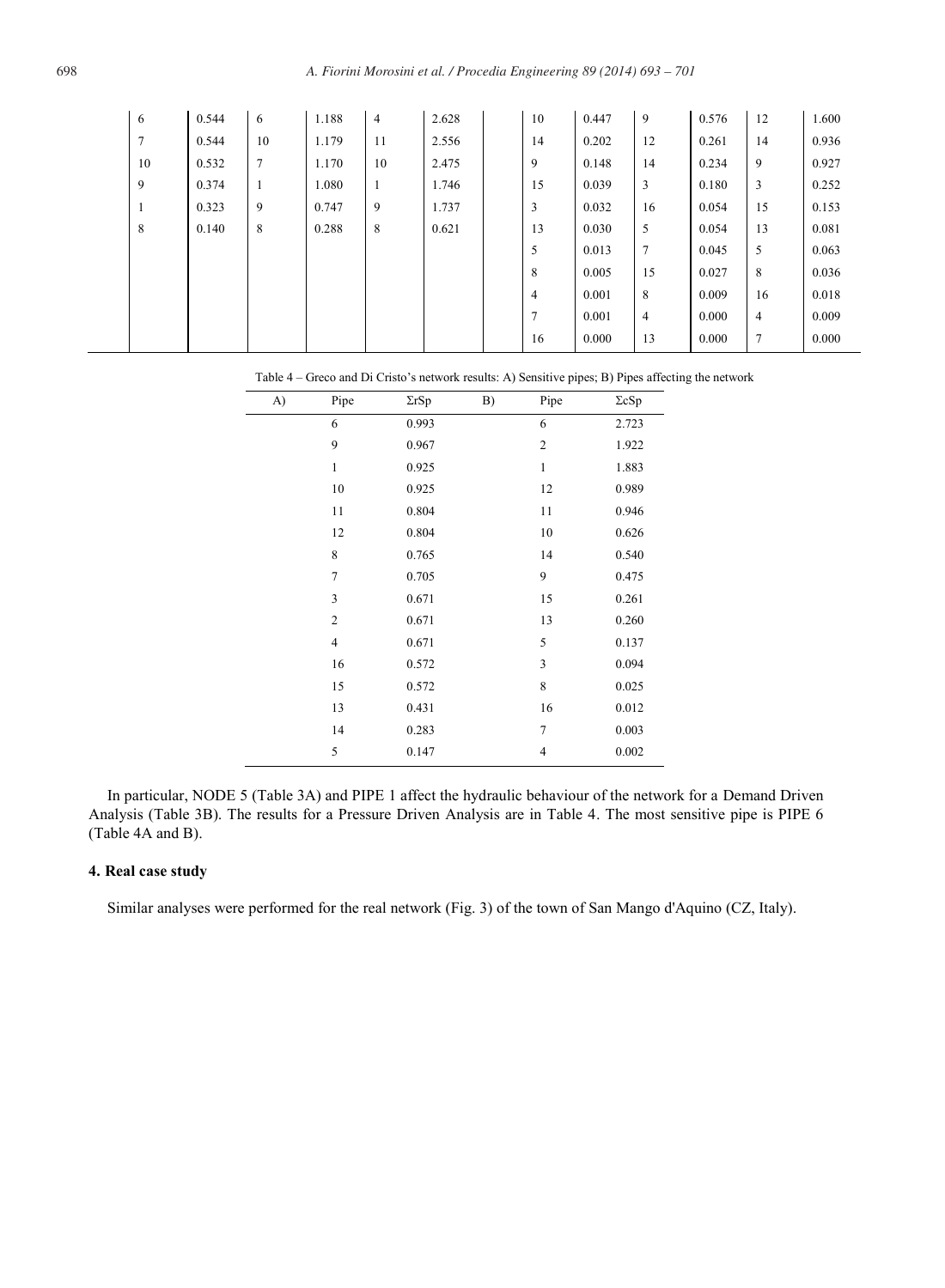

Fig. 3. The network of San Mango d'Aquino (CZ, Italy)

The network (Fig. 3) consist of two sources/tanks, six loops, thirty-one demand nodes, thirty-nine pipes and one valve (flow control). For this network an analysis based on variation of 10% of the roughness coefficient  $\varepsilon$  with different base demand value was carried out. The results are in tables 5,6 and 7.

Table 5. Results with 10%  $\varepsilon$  reduction: A) Sensitive nodes; B) Pipes affecting the network

| A) | Node | $\Sigma r_{Sp}$ | Node   | $\Sigma r_{Sp}$ | Node           | $\Sigma r_{Sp}$ | B) | Pipe           | $\Sigma c_{Sp}$ | Pipe           | $\Sigma c_{Sp}$ | Pipe | $\Sigma c_{Sp}$  |
|----|------|-----------------|--------|-----------------|----------------|-----------------|----|----------------|-----------------|----------------|-----------------|------|------------------|
|    | 30   | 1,746           | 25     | 0,495           | 8              | 0,450           |    | 1              | 9,387           | 35             | 0,108           | 18   | 0,009            |
|    | 31   | 1,296           | 13     | 0,495           | 18             | 0,441           |    | 39             | 3,888           | 17             | 0,090           | 12   | $\boldsymbol{0}$ |
|    | 21   | 0,648           | 4      | 0,495           | 12             | 0,441           |    | 37             | 0,945           | 16             | 0,063           | 14   | $\boldsymbol{0}$ |
|    | 19   | 0,639           | $\tau$ | 0,495           | 27             | 0,441           |    | 11             | 0,585           | 33             | 0,045           | 20   | $\boldsymbol{0}$ |
|    | 20   | 0,639           | 24     | 0,495           | 14             | 0,432           |    | 23             | 0,342           | 19             | 0,045           | 21   | $\boldsymbol{0}$ |
|    | 22   | 0,612           | 6      | 0,468           | 15             | 0,432           |    | 36             | 0,333           | 38             | 0,036           | 24   | $\boldsymbol{0}$ |
|    | 23   | 0,594           | 5      | 0,468           | 3              | 0,432           |    | 6              | 0,288           | 13             | 0,027           | 25   | $\boldsymbol{0}$ |
|    | 29   | 0,549           | 26     | 0,459           | 9              | 0,423           |    | $\overline{c}$ | 0,243           | 15             | 0,027           | 27   | $\boldsymbol{0}$ |
|    | 11   | 0,504           | 10     | 0,459           | $\overline{2}$ | 0,405           |    | 26             | 0,189           | 8              | 0,027           | 28   | $\boldsymbol{0}$ |
|    | 17   | 0,504           | 16     | 0,459           | 1              | 0,360           |    | 3              | 0,162           | $\overline{4}$ | 0,027           | 29   | $\boldsymbol{0}$ |
|    | 28   | 0,504           |        |                 |                |                 |    | 22             | 0,135           | 30             | 0,027           | 31   | $\boldsymbol{0}$ |
|    |      |                 |        |                 |                |                 |    | 10             | 0,120           | 9              | 0,018           | 32   | $\boldsymbol{0}$ |
|    |      |                 |        |                 |                |                 |    | 7              | 0,108           | 5              | 0,009           | 34   | $\boldsymbol{0}$ |

Table 6 - Results: A) Sensitive pipes; B) Pipes affecting the network

| A) | Pipe           | $\Sigma r_{Sn}$ | Pipe $\Sigma r_{\rm Sp}$ |            | Pipe $\Sigma r_{\rm Sn}$ |       | B) Pipe $\Sigma c_{Sp}$ |       | Pipe $\Sigma c_{Sn}$ |       | Pipe | $\Sigma c_{\text{Sn}}$ |
|----|----------------|-----------------|--------------------------|------------|--------------------------|-------|-------------------------|-------|----------------------|-------|------|------------------------|
|    | $\overline{4}$ | 0.405           | <sup>12</sup>            | 0.207      | 34                       | 0.117 | 39                      | 2.025 | 15                   | 0.135 | 27   | 0,045                  |
|    |                | 0.279           | -13                      | 0.207      | - 10                     | 0.108 | 6                       | 0.540 | -16                  | 0.099 | 20   | 0,009                  |
|    |                | 0.270           | 21                       | $0,171$ 23 |                          | 0.054 | 11                      | 0.513 | - 8                  | 0.090 | - 24 | 0,009                  |
|    | 6              | 0.243           | -20                      | $0,171$ 24 |                          | 0.054 |                         | 0.207 | -33                  | 0.090 | - 25 | 0.009                  |
|    |                | 0.234           | - 8                      | $0,162$ 25 |                          | 0.054 | 13                      | 0.198 | -38                  | 0.090 | - 1  | 0                      |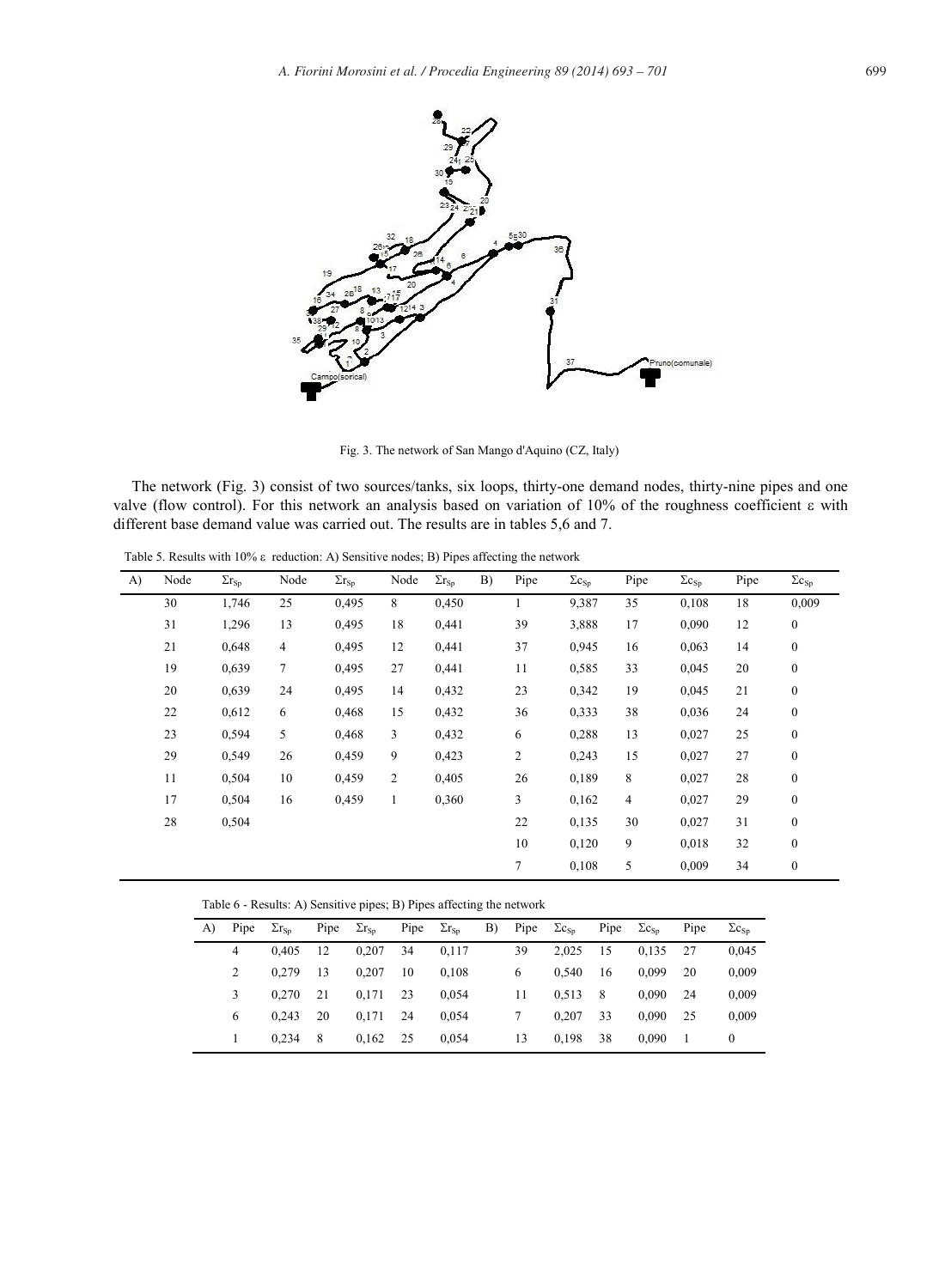| 36 | 0.234 | 9   | $0,162$ 26 |      | 0,054          | 35 | 0,180 37 |                | 0,072 | - 5 | $\mathbf{0}$   |
|----|-------|-----|------------|------|----------------|----|----------|----------------|-------|-----|----------------|
| 39 | 0.234 | 35  | 0,153      | 22   | 0,054          | 17 | 0,180    | - 9            | 0,072 | 21  | $\overline{0}$ |
| 5. | 0.234 | 38  | 0,153      | 30   | 0,018          | 19 | 0,171    | 22             | 0,072 | -28 | $\bf{0}$       |
| 37 | 0.234 | 33  | 0,153      | 29   | 0,018          | 26 | 0.171    | -18            | 0,063 | 29  | $\mathbf{0}$   |
| 7  | 0.225 | 19  | 0.144      | - 27 | 0,018          | 2  | 0,162    | 36             | 0,054 | 30  | $\overline{0}$ |
| 11 | 0.225 | -16 | 0.144      | 28   | $\mathbf{0}$   | 23 | 0,153    | $\overline{4}$ | 0,054 | 31  | $\mathbf{0}$   |
| 17 | 0.216 | 18  | 0,117      | 31   | $\overline{0}$ | 10 | 0.144    | - 14           | 0.054 | 32  | $\mathbf{0}$   |
| 14 | 0.207 | -15 | 0,117      | 32   | $\bf{0}$       | 3  | 0,135    | - 12           | 0,054 | 34  | $\bf{0}$       |
|    |       |     |            |      |                |    |          |                |       |     |                |

Table 5 and 6 show the most sensitive nodes, NODE 30 (Table 5A) and the most sensitive pipes, PIPE 4 (Table 6A). PIPE 1 (Table 5B) is the most affecting the network hydraulic behaviour when a Pressure Driven Analysis is carried out, whereas PIPE 39 (Table 6B) is the most affecting the network hydraulic behaviour when a Demand Driven Analysis is carried out. As for the Greco and Di Cristo's network, an analysis with a different amount of base demand was performed and results are:

Table 7 - Results: A) Sensitive nodes (with a 0.5xQ on left, 0.7xQ at centre and 1.3xQ on right); B) Pipes affect the network (with a 0.5xQ on left, 0.7xQ o centre and 1.3xQ on right)

| A) | Node          | $\Sigma r_{\rm SH}$ | Node | $\Sigma r_{\rm SH}$ | Node | $\Sigma r_{\rm SH}$ | B) | Pipe | $\Sigma c_{\rm SH}$ | Pipe | $\Sigma c_{SH}$ | Pipe | $\Sigma c_{SH}$ |
|----|---------------|---------------------|------|---------------------|------|---------------------|----|------|---------------------|------|-----------------|------|-----------------|
|    | 30            | 1.134               | 30   | 1,170               | 30   | 1,260               |    | 39   | 1.629               | 39   | 3,042           |      | 7,128           |
|    | 31            | 0.675               | 31   | 0,702               | 31   | 0,792               |    | 37   | 0.765               |      | 1,485           | 39   | 5,292           |
|    | 24            | 0.189               | 19   | 0.414               | 19   | 0.774               |    | 36   | 0.288               | 37   | 0.873           | -11  | 1,152           |
|    | 4             | 0.117               | 25   | 0,369               | 21   | 0.774               |    | 4    | 0.117               | 36   | 0,333           | 37   | 1.044           |
|    | $\mathcal{L}$ | 0.108               | 20   | 0.351               | 24   | 0,729               |    | 6    | 0,090               | 11   | 0.297           | 2    | 0,594           |

# **5. Conclusions**

In this paper a new method to solve the problem of sampling design with sensitivity analysis (D-optimality criteria based) of water networks is presented. In particular a new method of reading sensitivity matrices is introduced to find pipes and nodes that affect the hydraulic behaviour of the entire system. The method was verified on case studies including both literature networks and a real one, in order to determine which are the most sensitive nodes and pipes and which are nodes and pipes affecting the system versus variation of roughness in pipes and base demand in nodes. The network analyses were carried out with the Epanet model [29] for the literature networks proposed by [1] [28] and the real network of the town of San Mango d'Aquino (CZ, Italy). To check if the methodology obtains stable results about sensitive nodes and pipes, the sensitivity matrices were obtained with the results of networks analysis carried out under different initial conditions. The good quality of the results shows that the method is a good way in order to characterize the measuring points without a high computational cost.

#### **References**

[1] Walsky T.M. Technique for Calibrating Network Models, Journal of Water Resource Planning and Management, 109, (1983) 360-372 .

[2] Bhave P.R., Calibrating Water Distribution Network Models, Journal of Environmental Engineering, 114 (1988), 120-136.

- [3] Ferreri, G. B., Napoli, E., Tumbiolo, A., alibration of roughness in water distribution networks, Miller, D. S. (Ed.), Proceedings 2 International Conference on Water Pipeline Systems, Vol. 1, Edinburgh, UK, 1994, 379–396.
- [4] Lansey, K. E., Basnet, C., Parameter estimation for water distribution networks, Journal of Water Resources Planning and Management 117 (1991) 126–144.
- [5] Pudar L.S., Liggett J.A., Leaks in pipe networks, Journal of Hydraulic Engineering, 118 (1992) 1031-1046.
- [6] Datta, R. S. N., Sridharan, K., Parameter estimation in water distribution systems by least squares, Journal of Water Resources Planning and Management 120 (1994) 405–422
- [7] Veltri P., Maiolo M., Fiorini Morosini A., Una procedura per la calibrazione dei modelli di reti di distribuzione idrica, XXIV Convegno di Idraulica e Costruzioni idrauliche, Naples, 1994, 20-22.